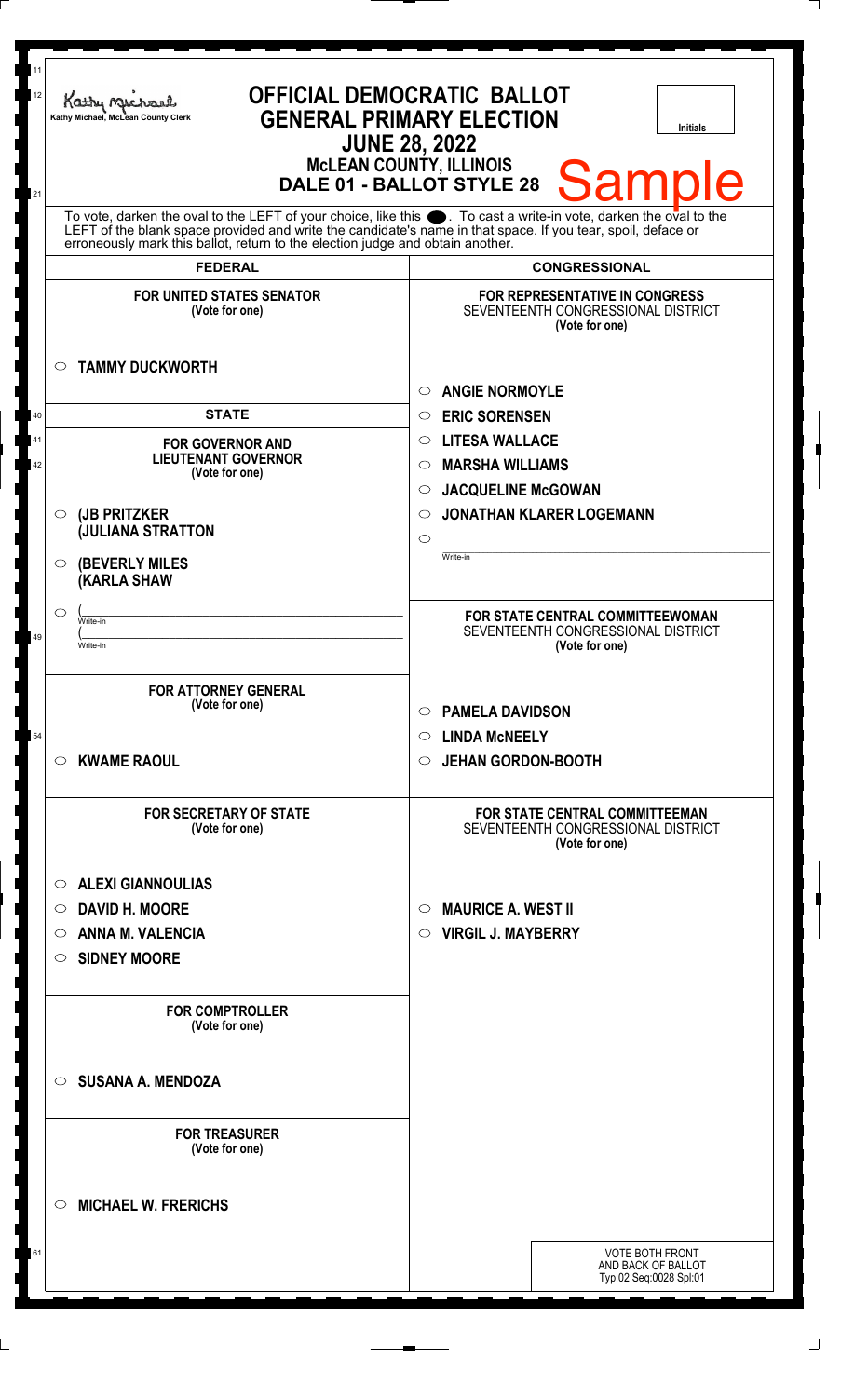| <b>OFFICIAL DEMOCRATIC BALLOT - GENERAL PRIMARY ELECTION - JUNE 28, 2022</b>                                                       |                                                                                                                                     |
|------------------------------------------------------------------------------------------------------------------------------------|-------------------------------------------------------------------------------------------------------------------------------------|
| <b>LEGISLATIVE</b>                                                                                                                 | <b>JUDICIAL</b>                                                                                                                     |
| <b>FOR STATE SENATOR</b><br>FORTY-FOURTH LEGISLATIVE DISTRICT<br>(Vote for one)                                                    | FOR JUDGE OF THE CIRCUIT COURT<br>ELEVENTH JUDICIAL CIRCUIT<br>(To fill the vacancy of the Hon. Paul G. Lawrence)<br>(Vote for one) |
| <b>NO CANDIDATE</b>                                                                                                                | <b>NO CANDIDATE</b>                                                                                                                 |
| <b>REPRESENTATIVE</b>                                                                                                              |                                                                                                                                     |
| <b>FOR REPRESENTATIVE</b><br>IN THE GENERAL ASSEMBLY<br>EIGHTY-EIGHTH REPRESENTATIVE DISTRICT<br>(Vote for one)                    | <b>PRECINCT</b><br>FOR PRECINCT COMMITTEEPERSON<br>DALE 01<br>(Vote for one)                                                        |
| <b>NO CANDIDATE</b>                                                                                                                | <b>NO CANDIDATE</b>                                                                                                                 |
| <b>COUNTY</b>                                                                                                                      |                                                                                                                                     |
| <b>FOR COUNTY CLERK</b><br>(Vote for one)                                                                                          |                                                                                                                                     |
| <b>LAURA McBURNEY</b><br>$\circ$                                                                                                   |                                                                                                                                     |
| <b>FOR COUNTY TREASURER</b><br>(Vote for one)                                                                                      |                                                                                                                                     |
| <b>NO CANDIDATE</b>                                                                                                                |                                                                                                                                     |
| <b>FOR COUNTY SHERIFF</b><br>(Vote for one)                                                                                        |                                                                                                                                     |
| <b>NO CANDIDATE</b>                                                                                                                |                                                                                                                                     |
| <b>REGIONAL OFFICE</b><br>OF EDUCATION                                                                                             |                                                                                                                                     |
| FOR REGIONAL SUPERINTENDENT OF SCHOOLS<br>(DeWITT, LIVINGSTON, LOGAN AND McLEAN COUNTIES)<br>(Vote for one)                        |                                                                                                                                     |
| <b>NO CANDIDATE</b>                                                                                                                |                                                                                                                                     |
| <b>COUNTY BOARD</b>                                                                                                                |                                                                                                                                     |
| <b>FOR COUNTY BOARD MEMBER</b><br><b>COUNTY BOARD DISTRICT 3</b><br>(Vote for not more than two)                                   |                                                                                                                                     |
| <b>FAYE FREEMAN-SMITH</b><br>$\circ$                                                                                               |                                                                                                                                     |
| <b>JUDICIAL</b>                                                                                                                    |                                                                                                                                     |
| FOR JUDGE OF THE CIRCUIT COURT<br>ELEVENTH JUDICIAL CIRCUIT<br>(To fill the vacancy of the Hon. Scott Drazewski)<br>(Vote for one) | YOU HAVE NOW<br><b>COMPLETED VOTING</b>                                                                                             |
| <b>NO CANDIDATE</b>                                                                                                                | VOTE BOTH FRONT<br>AND BACK OF BALLOT<br>Typ:02 Seq:0028 Spl:01                                                                     |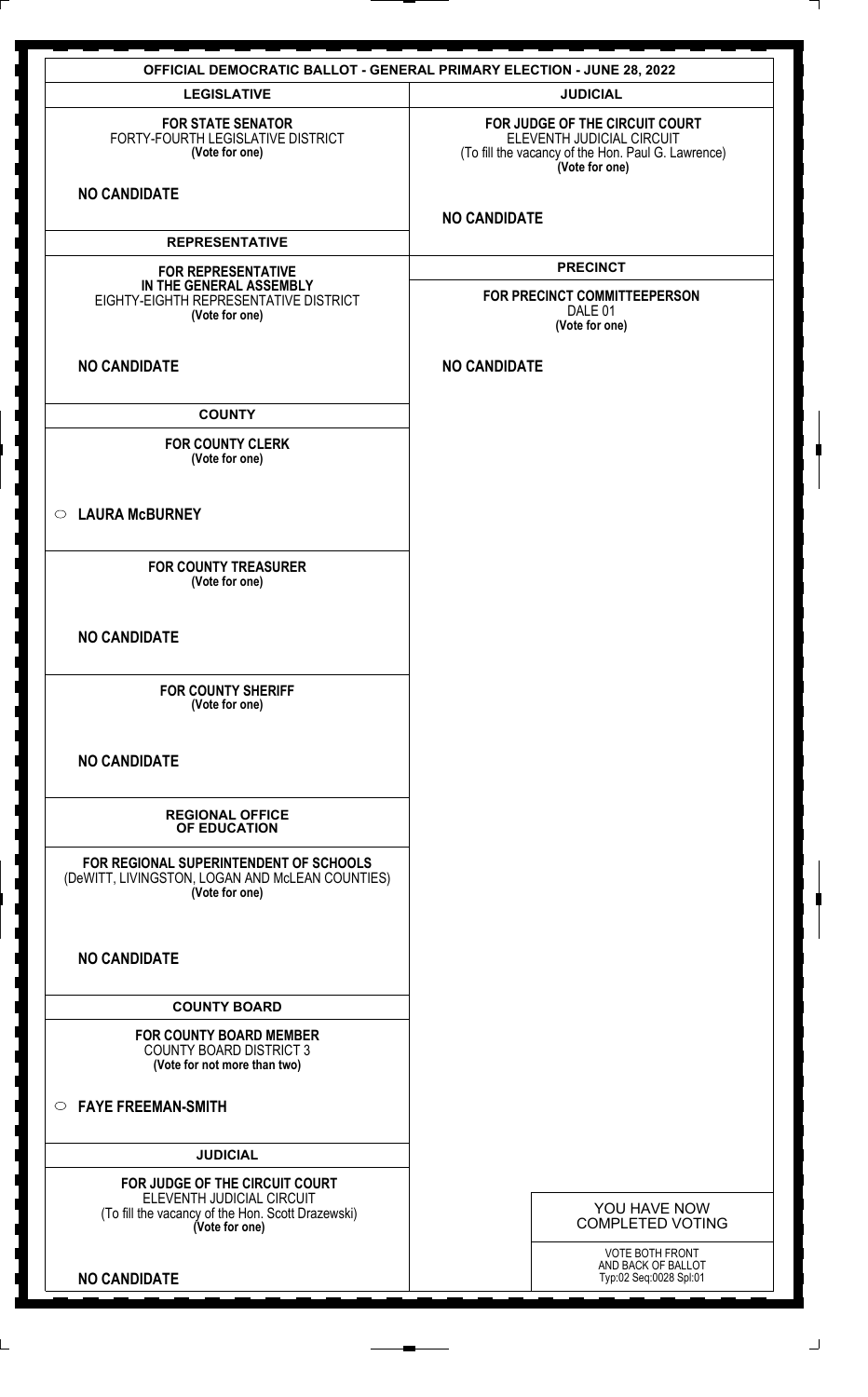| 11<br>12<br>21 | Kathy Michael<br>Kathy Michael, McLean County Clerk                                     | <b>OFFICIAL DEMOCRATIC BALLOT</b><br><b>GENERAL PRIMARY ELECTION</b><br><b>Initials</b><br><b>JUNE 28, 2022</b><br><b>MCLEAN COUNTY, ILLINOIS</b><br><b>Samp</b><br>e<br>DALE 01 - BALLOT STYLE 29                                   |
|----------------|-----------------------------------------------------------------------------------------|--------------------------------------------------------------------------------------------------------------------------------------------------------------------------------------------------------------------------------------|
|                | erroneously mark this ballot, return to the election judge and obtain another.          | To vote, darken the oval to the LEFT of your choice, like this $\bullet$ . To cast a write-in vote, darken the oval to the LEFT of the blank space provided and write the candidate's name in that space. If you tear, spoil, deface |
|                | <b>FEDERAL</b>                                                                          | <b>CONGRESSIONAL</b>                                                                                                                                                                                                                 |
|                | <b>FOR UNITED STATES SENATOR</b><br>(Vote for one)<br><b>TAMMY DUCKWORTH</b><br>$\circ$ | <b>FOR REPRESENTATIVE IN CONGRESS</b><br>SEVENTEENTH CONGRESSIONAL DISTRICT<br>(Vote for one)                                                                                                                                        |
|                |                                                                                         | <b>ANGIE NORMOYLE</b>                                                                                                                                                                                                                |
| 40             | <b>STATE</b>                                                                            | $\circ$                                                                                                                                                                                                                              |
|                |                                                                                         | <b>ERIC SORENSEN</b><br>$\circ$                                                                                                                                                                                                      |
| 41             | <b>FOR GOVERNOR AND</b><br><b>LIEUTENANT GOVERNOR</b>                                   | <b>LITESA WALLACE</b><br>$\circ$                                                                                                                                                                                                     |
|                | (Vote for one)                                                                          | <b>MARSHA WILLIAMS</b><br>$\circ$                                                                                                                                                                                                    |
| 43             |                                                                                         | <b>JACQUELINE McGOWAN</b><br>$\circlearrowright$                                                                                                                                                                                     |
| 44             | (JB PRITZKER<br>$\circ$<br><b>JULIANA STRATTON</b>                                      | <b>JONATHAN KLARER LOGEMANN</b><br>O                                                                                                                                                                                                 |
|                | <b>(BEVERLY MILES)</b><br>O<br><b>KARLA SHAW</b>                                        | $\circ$<br>Write-in                                                                                                                                                                                                                  |
|                | $\circ$                                                                                 | FOR STATE CENTRAL COMMITTEEWOMAN                                                                                                                                                                                                     |
|                | Write-in                                                                                | SEVENTEENTH CONGRESSIONAL DISTRICT                                                                                                                                                                                                   |
| 51             | Write-in                                                                                | (Vote for one)                                                                                                                                                                                                                       |
|                | <b>FOR ATTORNEY GENERAL</b><br>(Vote for one)<br><b>KWAME RAOUL</b><br>O                | <b>PAMELA DAVIDSON</b><br>$\circ$<br><b>LINDA MCNEELY</b><br>$\circ$<br><b>JEHAN GORDON-BOOTH</b><br>$\circ$                                                                                                                         |
|                | <b>FOR SECRETARY OF STATE</b><br>(Vote for one)                                         | <b>FOR STATE CENTRAL COMMITTEEMAN</b><br>SEVENTEENTH CONGRESSIONAL DISTRICT<br>(Vote for one)                                                                                                                                        |
|                | <b>ALEXI GIANNOULIAS</b><br>$\circ$                                                     |                                                                                                                                                                                                                                      |
|                | <b>DAVID H. MOORE</b><br>$\circ$                                                        | <b>MAURICE A. WEST II</b><br>$\circ$                                                                                                                                                                                                 |
|                | <b>ANNA M. VALENCIA</b><br>O                                                            | <b>VIRGIL J. MAYBERRY</b><br>$\circ$                                                                                                                                                                                                 |
|                | <b>SIDNEY MOORE</b><br>O                                                                |                                                                                                                                                                                                                                      |
|                | <b>FOR COMPTROLLER</b><br>(Vote for one)                                                |                                                                                                                                                                                                                                      |
|                | <b>SUSANA A. MENDOZA</b><br>$\circ$                                                     |                                                                                                                                                                                                                                      |
|                | <b>FOR TREASURER</b><br>(Vote for one)                                                  |                                                                                                                                                                                                                                      |
|                | <b>MICHAEL W. FRERICHS</b><br>◯                                                         |                                                                                                                                                                                                                                      |
| 61             |                                                                                         | <b>VOTE BOTH FRONT</b><br>AND BACK OF BALLOT<br>Typ:02 Seq:0029 Spl:01                                                                                                                                                               |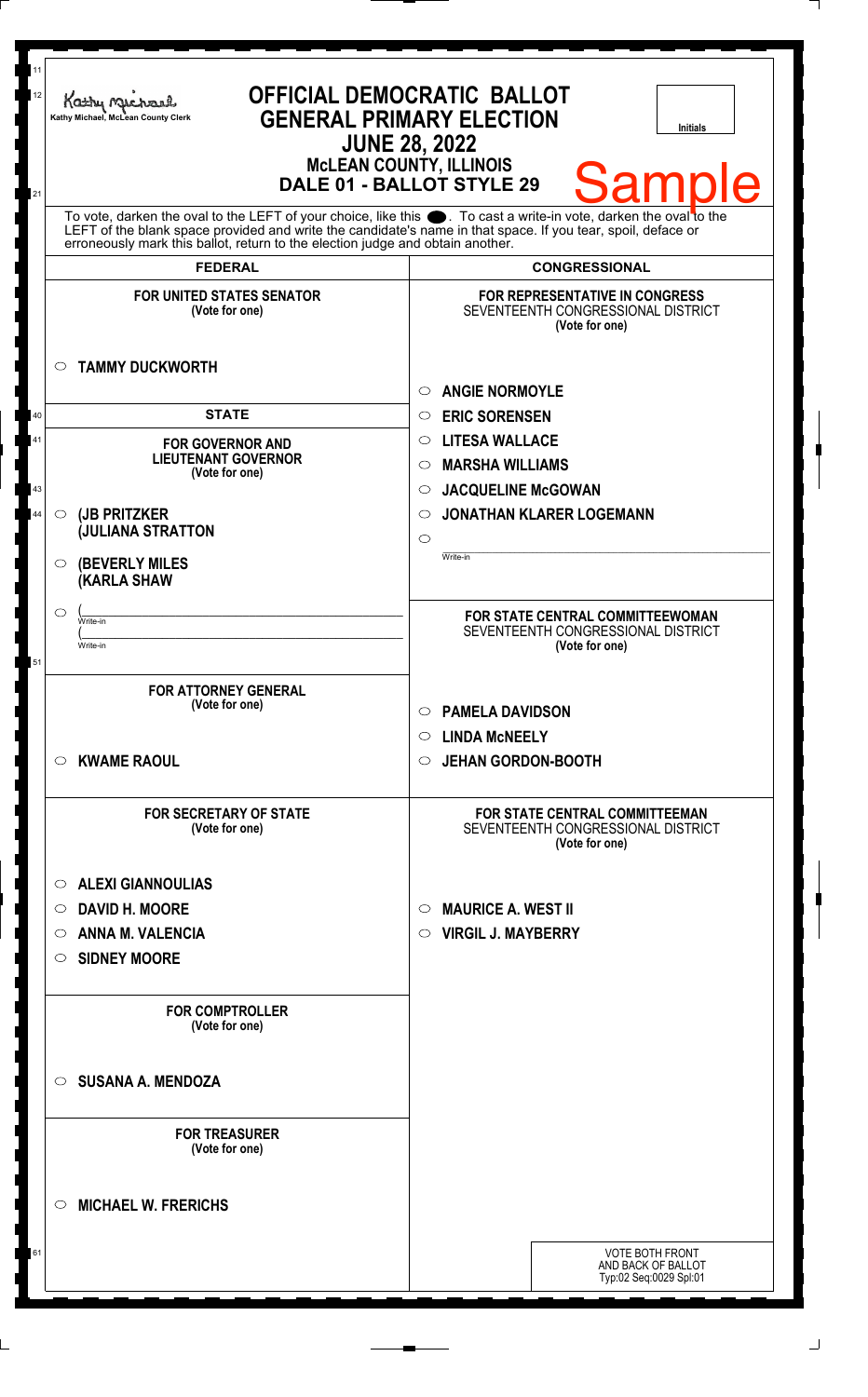| <b>OFFICIAL DEMOCRATIC BALLOT - GENERAL PRIMARY ELECTION - JUNE 28, 2022</b>                                                       |                                                                                                                                     |
|------------------------------------------------------------------------------------------------------------------------------------|-------------------------------------------------------------------------------------------------------------------------------------|
| <b>LEGISLATIVE</b>                                                                                                                 | <b>JUDICIAL</b>                                                                                                                     |
| <b>FOR STATE SENATOR</b><br>FORTY-FOURTH LEGISLATIVE DISTRICT<br>(Vote for one)                                                    | FOR JUDGE OF THE CIRCUIT COURT<br>ELEVENTH JUDICIAL CIRCUIT<br>(To fill the vacancy of the Hon. Paul G. Lawrence)<br>(Vote for one) |
| <b>NO CANDIDATE</b>                                                                                                                | <b>NO CANDIDATE</b>                                                                                                                 |
| <b>REPRESENTATIVE</b>                                                                                                              |                                                                                                                                     |
| <b>FOR REPRESENTATIVE</b><br>IN THE GENERAL ASSEMBLY<br>EIGHTY-SEVENTH REPRESENTATIVE DISTRICT<br>(Vote for one)                   | <b>PRECINCT</b><br>FOR PRECINCT COMMITTEEPERSON<br>DALE 01<br>(Vote for one)                                                        |
| <b>NO CANDIDATE</b>                                                                                                                | <b>NO CANDIDATE</b>                                                                                                                 |
| <b>COUNTY</b>                                                                                                                      |                                                                                                                                     |
| <b>FOR COUNTY CLERK</b><br>(Vote for one)                                                                                          |                                                                                                                                     |
| <b>LAURA McBURNEY</b><br>$\circ$                                                                                                   |                                                                                                                                     |
| <b>FOR COUNTY TREASURER</b><br>(Vote for one)                                                                                      |                                                                                                                                     |
| <b>NO CANDIDATE</b>                                                                                                                |                                                                                                                                     |
| <b>FOR COUNTY SHERIFF</b><br>(Vote for one)                                                                                        |                                                                                                                                     |
| <b>NO CANDIDATE</b>                                                                                                                |                                                                                                                                     |
| <b>REGIONAL OFFICE</b><br>OF EDUCATION                                                                                             |                                                                                                                                     |
| FOR REGIONAL SUPERINTENDENT OF SCHOOLS<br>(DeWITT, LIVINGSTON, LOGAN AND McLEAN COUNTIES)<br>(Vote for one)                        |                                                                                                                                     |
| <b>NO CANDIDATE</b>                                                                                                                |                                                                                                                                     |
| <b>COUNTY BOARD</b>                                                                                                                |                                                                                                                                     |
| <b>FOR COUNTY BOARD MEMBER</b><br><b>COUNTY BOARD DISTRICT 3</b><br>(Vote for not more than two)                                   |                                                                                                                                     |
| <b>FAYE FREEMAN-SMITH</b><br>$\circ$                                                                                               |                                                                                                                                     |
| <b>JUDICIAL</b>                                                                                                                    |                                                                                                                                     |
| FOR JUDGE OF THE CIRCUIT COURT<br>ELEVENTH JUDICIAL CIRCUIT<br>(To fill the vacancy of the Hon. Scott Drazewski)<br>(Vote for one) | YOU HAVE NOW<br><b>COMPLETED VOTING</b>                                                                                             |
| <b>NO CANDIDATE</b>                                                                                                                | VOTE BOTH FRONT<br>AND BACK OF BALLOT<br>Typ:02 Seq:0029 Spl:01                                                                     |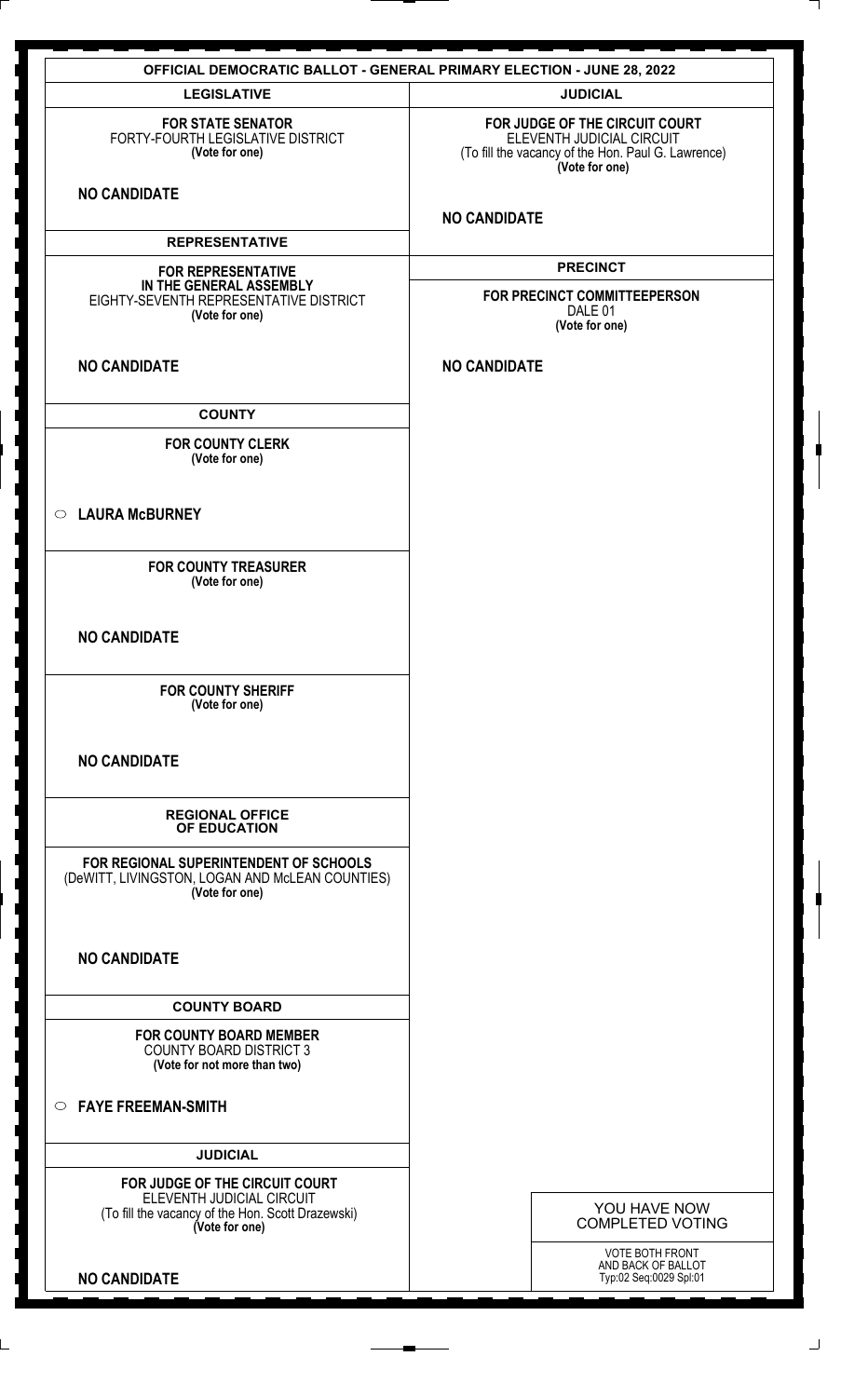| To vote, darken the oval to the LEFT of your choice, like this<br>LEFT of the blank space provided and write the candidate's name in that space. If you tear, spoil, deface or<br>erroneously mark this ballot, return to the election judge and obtain another.<br><b>FEDERAL</b><br><b>CONGRESSIONAL</b><br><b>FOR UNITED STATES SENATOR</b><br>FOR REPRESENTATIVE IN CONGRESS<br>(Vote for one)<br>SIXTEENTH CONGRESSIONAL DISTRICT<br>(Vote for one)<br><b>TAMMY DUCKWORTH</b><br><b>NO CANDIDATE</b><br>$\circ$<br><b>STATE</b><br>40<br>FOR STATE CENTRAL COMMITTEEWOMAN<br>SIXTEENTH CONGRESSIONAL DISTRICT<br>41<br><b>FOR GOVERNOR AND</b><br>(Vote for one)<br><b>LIEUTENANT GOVERNOR</b><br>(Vote for one)<br>43<br><b>ELIZABETH LINDQUIST</b><br>(JB PRITZKER<br>44<br>$\circ$<br>$\circ$<br><b>JULIANA STRATTON</b><br><b>(BEVERLY MILES)</b><br>$\circ$<br>FOR STATE CENTRAL COMMITTEEMAN<br><b>(KARLA SHAW</b><br>SIXTEENTH CONGRESSIONAL DISTRICT<br>(Vote for one)<br>◯<br>Write-in<br><b>JOHN DANIEL</b><br>$\circ$<br>Write-in<br>$\circ$ RICK WILKIN<br>52<br><b>FOR ATTORNEY GENERAL</b><br>(Vote for one)<br><b>KWAME RAOUL</b><br>O<br><b>FOR SECRETARY OF STATE</b><br>(Vote for one)<br><b>ALEXI GIANNOULIAS</b><br>O<br><b>DAVID H. MOORE</b><br>O<br><b>ANNA M. VALENCIA</b><br>O<br><b>SIDNEY MOORE</b><br>O<br><b>FOR COMPTROLLER</b><br>(Vote for one)<br><b>SUSANA A. MENDOZA</b><br>$\circ$<br><b>FOR TREASURER</b><br>(Vote for one)<br><b>MICHAEL W. FRERICHS</b><br>◯<br>61<br><b>VOTE BOTH FRONT</b><br>AND BACK OF BALLOT<br>Typ:02 Seq:0030 Spl:01 | <b>OFFICIAL DEMOCRATIC BALLOT</b><br>Kathy Muc<br><b>GENERAL PRIMARY ELECTION</b><br>Kathy Michael, McLean County Clerk<br><b>Initials</b><br><b>JUNE 28, 2022</b><br>McLEAN COUNTY, ILLINOIS<br>DALE 01 - BALLOT STYLE 30<br><b>Sample</b> |  |
|------------------------------------------------------------------------------------------------------------------------------------------------------------------------------------------------------------------------------------------------------------------------------------------------------------------------------------------------------------------------------------------------------------------------------------------------------------------------------------------------------------------------------------------------------------------------------------------------------------------------------------------------------------------------------------------------------------------------------------------------------------------------------------------------------------------------------------------------------------------------------------------------------------------------------------------------------------------------------------------------------------------------------------------------------------------------------------------------------------------------------------------------------------------------------------------------------------------------------------------------------------------------------------------------------------------------------------------------------------------------------------------------------------------------------------------------------------------------------------------------------------------------------------------------------------------------------------------|---------------------------------------------------------------------------------------------------------------------------------------------------------------------------------------------------------------------------------------------|--|
|                                                                                                                                                                                                                                                                                                                                                                                                                                                                                                                                                                                                                                                                                                                                                                                                                                                                                                                                                                                                                                                                                                                                                                                                                                                                                                                                                                                                                                                                                                                                                                                          |                                                                                                                                                                                                                                             |  |
|                                                                                                                                                                                                                                                                                                                                                                                                                                                                                                                                                                                                                                                                                                                                                                                                                                                                                                                                                                                                                                                                                                                                                                                                                                                                                                                                                                                                                                                                                                                                                                                          |                                                                                                                                                                                                                                             |  |
|                                                                                                                                                                                                                                                                                                                                                                                                                                                                                                                                                                                                                                                                                                                                                                                                                                                                                                                                                                                                                                                                                                                                                                                                                                                                                                                                                                                                                                                                                                                                                                                          |                                                                                                                                                                                                                                             |  |
|                                                                                                                                                                                                                                                                                                                                                                                                                                                                                                                                                                                                                                                                                                                                                                                                                                                                                                                                                                                                                                                                                                                                                                                                                                                                                                                                                                                                                                                                                                                                                                                          |                                                                                                                                                                                                                                             |  |
|                                                                                                                                                                                                                                                                                                                                                                                                                                                                                                                                                                                                                                                                                                                                                                                                                                                                                                                                                                                                                                                                                                                                                                                                                                                                                                                                                                                                                                                                                                                                                                                          |                                                                                                                                                                                                                                             |  |
|                                                                                                                                                                                                                                                                                                                                                                                                                                                                                                                                                                                                                                                                                                                                                                                                                                                                                                                                                                                                                                                                                                                                                                                                                                                                                                                                                                                                                                                                                                                                                                                          |                                                                                                                                                                                                                                             |  |
|                                                                                                                                                                                                                                                                                                                                                                                                                                                                                                                                                                                                                                                                                                                                                                                                                                                                                                                                                                                                                                                                                                                                                                                                                                                                                                                                                                                                                                                                                                                                                                                          |                                                                                                                                                                                                                                             |  |
|                                                                                                                                                                                                                                                                                                                                                                                                                                                                                                                                                                                                                                                                                                                                                                                                                                                                                                                                                                                                                                                                                                                                                                                                                                                                                                                                                                                                                                                                                                                                                                                          |                                                                                                                                                                                                                                             |  |
|                                                                                                                                                                                                                                                                                                                                                                                                                                                                                                                                                                                                                                                                                                                                                                                                                                                                                                                                                                                                                                                                                                                                                                                                                                                                                                                                                                                                                                                                                                                                                                                          |                                                                                                                                                                                                                                             |  |
|                                                                                                                                                                                                                                                                                                                                                                                                                                                                                                                                                                                                                                                                                                                                                                                                                                                                                                                                                                                                                                                                                                                                                                                                                                                                                                                                                                                                                                                                                                                                                                                          |                                                                                                                                                                                                                                             |  |
|                                                                                                                                                                                                                                                                                                                                                                                                                                                                                                                                                                                                                                                                                                                                                                                                                                                                                                                                                                                                                                                                                                                                                                                                                                                                                                                                                                                                                                                                                                                                                                                          |                                                                                                                                                                                                                                             |  |
|                                                                                                                                                                                                                                                                                                                                                                                                                                                                                                                                                                                                                                                                                                                                                                                                                                                                                                                                                                                                                                                                                                                                                                                                                                                                                                                                                                                                                                                                                                                                                                                          |                                                                                                                                                                                                                                             |  |
|                                                                                                                                                                                                                                                                                                                                                                                                                                                                                                                                                                                                                                                                                                                                                                                                                                                                                                                                                                                                                                                                                                                                                                                                                                                                                                                                                                                                                                                                                                                                                                                          |                                                                                                                                                                                                                                             |  |
|                                                                                                                                                                                                                                                                                                                                                                                                                                                                                                                                                                                                                                                                                                                                                                                                                                                                                                                                                                                                                                                                                                                                                                                                                                                                                                                                                                                                                                                                                                                                                                                          |                                                                                                                                                                                                                                             |  |

 $\perp$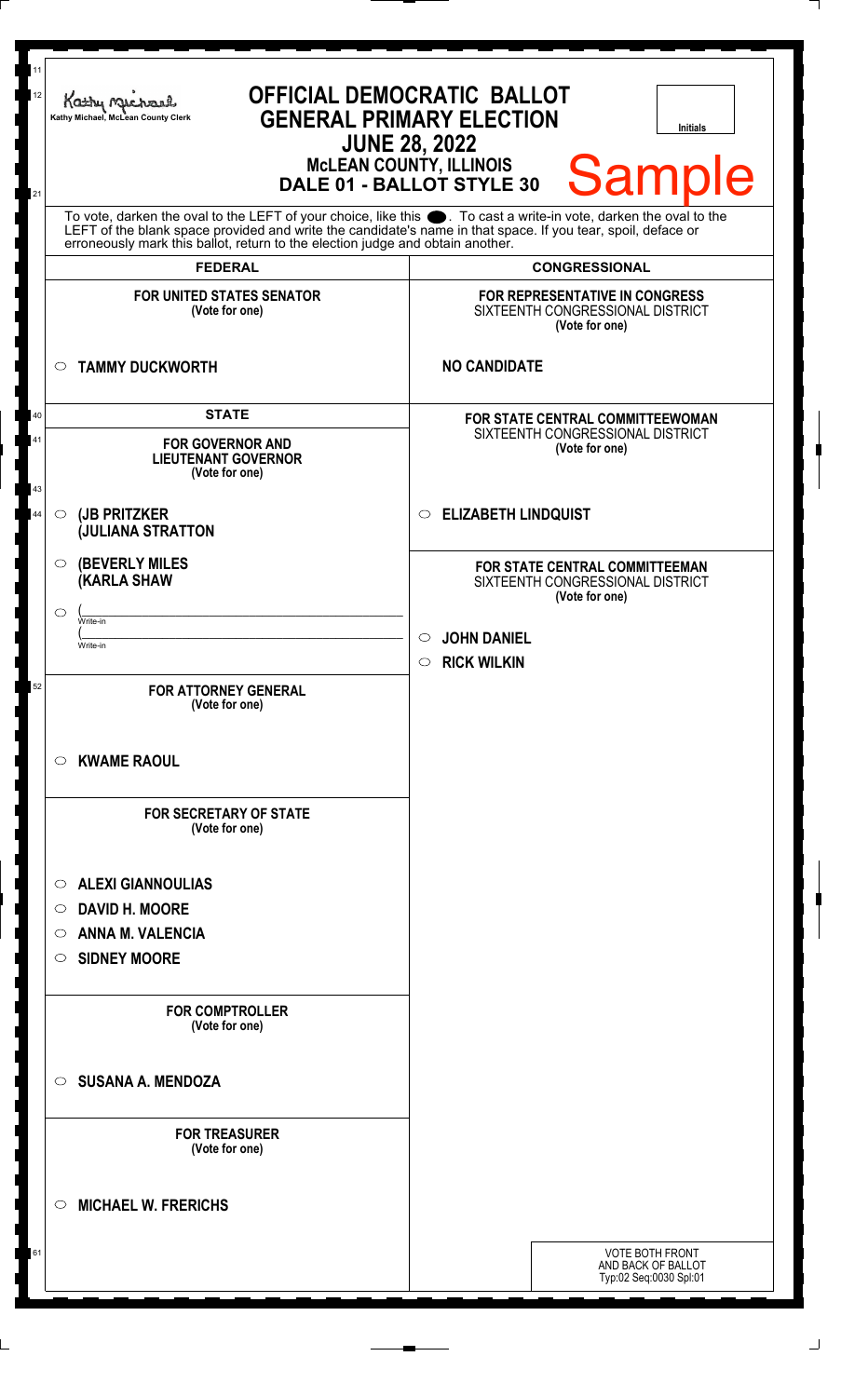|                                                                                                                 | <b>OFFICIAL DEMOCRATIC BALLOT - GENERAL PRIMARY ELECTION - JUNE 28, 2022</b>                                                        |
|-----------------------------------------------------------------------------------------------------------------|-------------------------------------------------------------------------------------------------------------------------------------|
| <b>LEGISLATIVE</b>                                                                                              | <b>JUDICIAL</b>                                                                                                                     |
| <b>FOR STATE SENATOR</b><br>FORTY-FOURTH LEGISLATIVE DISTRICT<br>(Vote for one)                                 | FOR JUDGE OF THE CIRCUIT COURT<br>ELEVENTH JUDICIAL CIRCUIT<br>(To fill the vacancy of the Hon. Scott Drazewski)<br>(Vote for one)  |
| <b>NO CANDIDATE</b>                                                                                             | <b>NO CANDIDATE</b>                                                                                                                 |
| <b>REPRESENTATIVE</b>                                                                                           |                                                                                                                                     |
| <b>FOR REPRESENTATIVE</b><br>IN THE GENERAL ASSEMBLY<br>EIGHTY-EIGHTH REPRESENTATIVE DISTRICT<br>(Vote for one) | FOR JUDGE OF THE CIRCUIT COURT<br>ELEVENTH JUDICIAL CIRCUIT<br>(To fill the vacancy of the Hon. Paul G. Lawrence)<br>(Vote for one) |
| <b>NO CANDIDATE</b>                                                                                             | <b>NO CANDIDATE</b>                                                                                                                 |
| <b>COUNTY</b>                                                                                                   | <b>PRECINCT</b>                                                                                                                     |
| <b>FOR COUNTY CLERK</b><br>(Vote for one)                                                                       | FOR PRECINCT COMMITTEEPERSON<br>DALE 01<br>(Vote for one)                                                                           |
| C LAURA McBURNEY                                                                                                | <b>NO CANDIDATE</b>                                                                                                                 |
| <b>FOR COUNTY TREASURER</b><br>(Vote for one)                                                                   |                                                                                                                                     |
| <b>NO CANDIDATE</b>                                                                                             |                                                                                                                                     |
| <b>FOR COUNTY SHERIFF</b><br>(Vote for one)                                                                     |                                                                                                                                     |
| <b>NO CANDIDATE</b>                                                                                             |                                                                                                                                     |
| <b>REGIONAL OFFICE</b><br>OF EDUCATION                                                                          |                                                                                                                                     |
| FOR REGIONAL SUPERINTENDENT OF SCHOOLS<br>(DeWITT, LIVINGSTON, LOGAN AND McLEAN COUNTIES)<br>(Vote for one)     |                                                                                                                                     |
| <b>NO CANDIDATE</b>                                                                                             |                                                                                                                                     |
| <b>COUNTY BOARD</b>                                                                                             |                                                                                                                                     |
| <b>FOR COUNTY BOARD MEMBER</b><br><b>COUNTY BOARD DISTRICT 8</b><br>(Vote for not more than two)                |                                                                                                                                     |
| <b>JEANNE BILES</b><br>$\circ$                                                                                  |                                                                                                                                     |
| <b>LEA CLINE</b><br>$\circ$                                                                                     |                                                                                                                                     |
| $\circ$                                                                                                         |                                                                                                                                     |
| Write-in                                                                                                        |                                                                                                                                     |
|                                                                                                                 | YOU HAVE NOW<br><b>COMPLETED VOTING</b>                                                                                             |
|                                                                                                                 | VOTE BOTH FRONT<br>AND BACK OF BALLOT<br>Typ:02 Seq:0030 Spl:01                                                                     |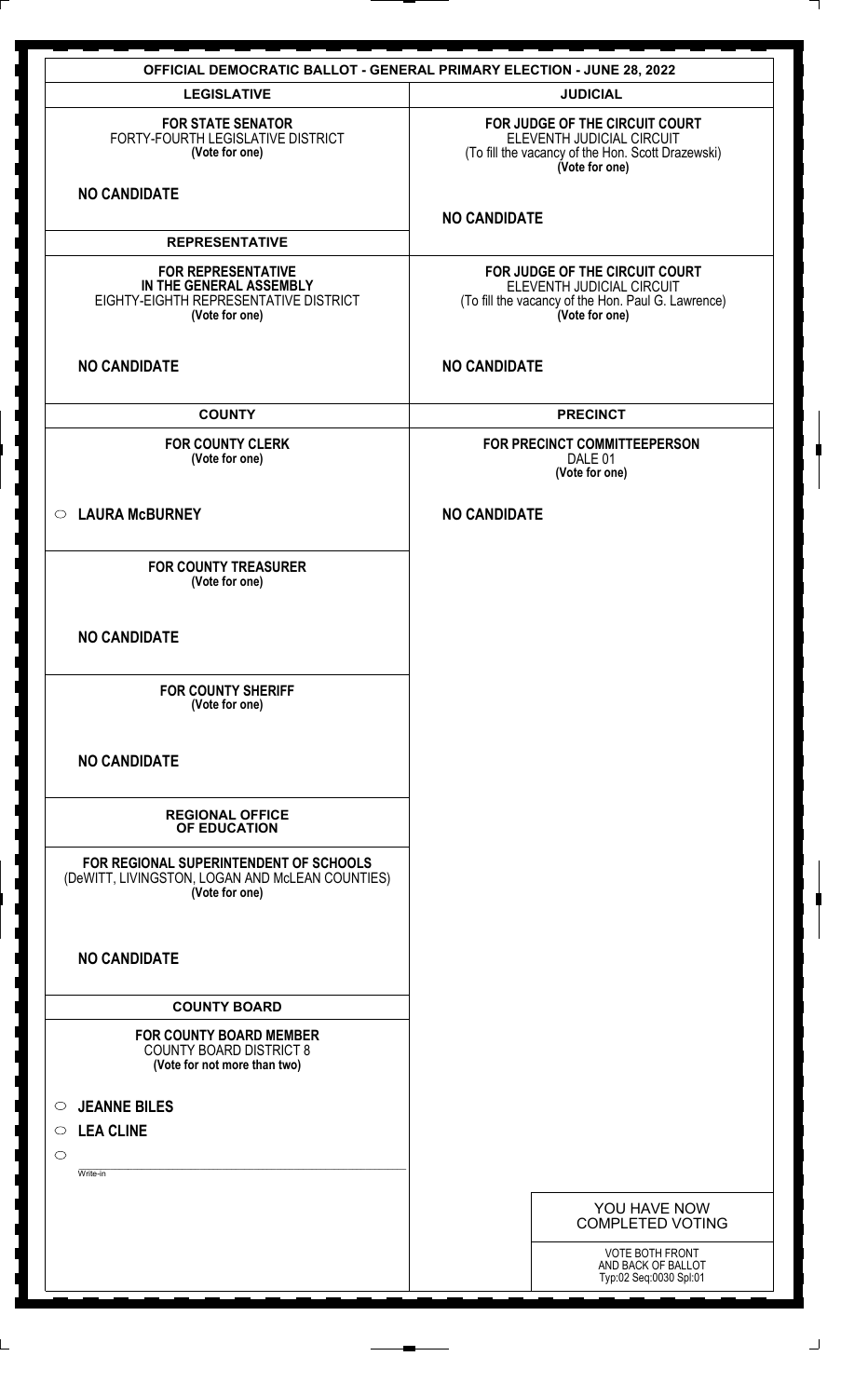| 11<br>12<br>21 | <b>OFFICIAL DEMOCRATIC BALLOT</b><br>Kathy Muc<br><b>GENERAL PRIMARY ELECTION</b><br>Kathy Michael, McLean County Clerk<br><b>Initials</b><br><b>JUNE 28, 2022</b><br><b>MCLEAN COUNTY, ILLINOIS</b><br><b>Sample</b><br>DALE 01 - BALLOT STYLE 31                                                                     |                                                                                      |
|----------------|------------------------------------------------------------------------------------------------------------------------------------------------------------------------------------------------------------------------------------------------------------------------------------------------------------------------|--------------------------------------------------------------------------------------|
|                | To vote, darken the oval to the LEFT of your choice, like this $\bullet$ . To cast a write-in vote, darken the oval to the LEFT of the blank space provided and write the candidate's name in that space. If you tear, spoil, deface<br>erroneously mark this ballot, return to the election judge and obtain another. |                                                                                      |
|                | <b>FEDERAL</b>                                                                                                                                                                                                                                                                                                         | <b>CONGRESSIONAL</b>                                                                 |
|                | <b>FOR UNITED STATES SENATOR</b><br>(Vote for one)                                                                                                                                                                                                                                                                     | FOR REPRESENTATIVE IN CONGRESS<br>SIXTEENTH CONGRESSIONAL DISTRICT<br>(Vote for one) |
|                | <b>TAMMY DUCKWORTH</b><br>$\circ$                                                                                                                                                                                                                                                                                      | <b>NO CANDIDATE</b>                                                                  |
| 40             | <b>STATE</b>                                                                                                                                                                                                                                                                                                           | <b>FOR STATE CENTRAL COMMITTEEWOMAN</b>                                              |
| 41<br>43       | <b>FOR GOVERNOR AND</b><br><b>LIEUTENANT GOVERNOR</b><br>(Vote for one)                                                                                                                                                                                                                                                | SIXTEENTH CONGRESSIONAL DISTRICT<br>(Vote for one)                                   |
| 44             | (JB PRITZKER<br>$\circ$<br><b>JULIANA STRATTON</b>                                                                                                                                                                                                                                                                     | <b>ELIZABETH LINDQUIST</b><br>$\circ$                                                |
|                | <b>(BEVERLY MILES)</b><br>O<br>(KARLA SHAW<br>◯<br>Write-in                                                                                                                                                                                                                                                            | FOR STATE CENTRAL COMMITTEEMAN<br>SIXTEENTH CONGRESSIONAL DISTRICT<br>(Vote for one) |
|                | Write-in                                                                                                                                                                                                                                                                                                               | <b>JOHN DANIEL</b><br>$\circ$                                                        |
|                |                                                                                                                                                                                                                                                                                                                        | $\circ$ RICK WILKIN                                                                  |
| 53             | <b>FOR ATTORNEY GENERAL</b><br>(Vote for one)                                                                                                                                                                                                                                                                          |                                                                                      |
|                | <b>KWAME RAOUL</b><br>O                                                                                                                                                                                                                                                                                                |                                                                                      |
|                | <b>FOR SECRETARY OF STATE</b><br>(Vote for one)                                                                                                                                                                                                                                                                        |                                                                                      |
|                | <b>ALEXI GIANNOULIAS</b><br>O                                                                                                                                                                                                                                                                                          |                                                                                      |
|                | <b>DAVID H. MOORE</b><br>$\circ$                                                                                                                                                                                                                                                                                       |                                                                                      |
|                | <b>ANNA M. VALENCIA</b><br>◯                                                                                                                                                                                                                                                                                           |                                                                                      |
|                | <b>SIDNEY MOORE</b><br>O                                                                                                                                                                                                                                                                                               |                                                                                      |
|                |                                                                                                                                                                                                                                                                                                                        |                                                                                      |
|                | <b>FOR COMPTROLLER</b><br>(Vote for one)                                                                                                                                                                                                                                                                               |                                                                                      |
|                | <b>SUSANA A. MENDOZA</b><br>◯                                                                                                                                                                                                                                                                                          |                                                                                      |
|                | <b>FOR TREASURER</b><br>(Vote for one)                                                                                                                                                                                                                                                                                 |                                                                                      |
|                | <b>MICHAEL W. FRERICHS</b><br>◯                                                                                                                                                                                                                                                                                        |                                                                                      |
| 61             |                                                                                                                                                                                                                                                                                                                        | <b>VOTE BOTH FRONT</b>                                                               |
|                |                                                                                                                                                                                                                                                                                                                        | AND BACK OF BALLOT<br>Typ:02 Seq:0031 Spl:01                                         |
|                |                                                                                                                                                                                                                                                                                                                        |                                                                                      |

 $\perp$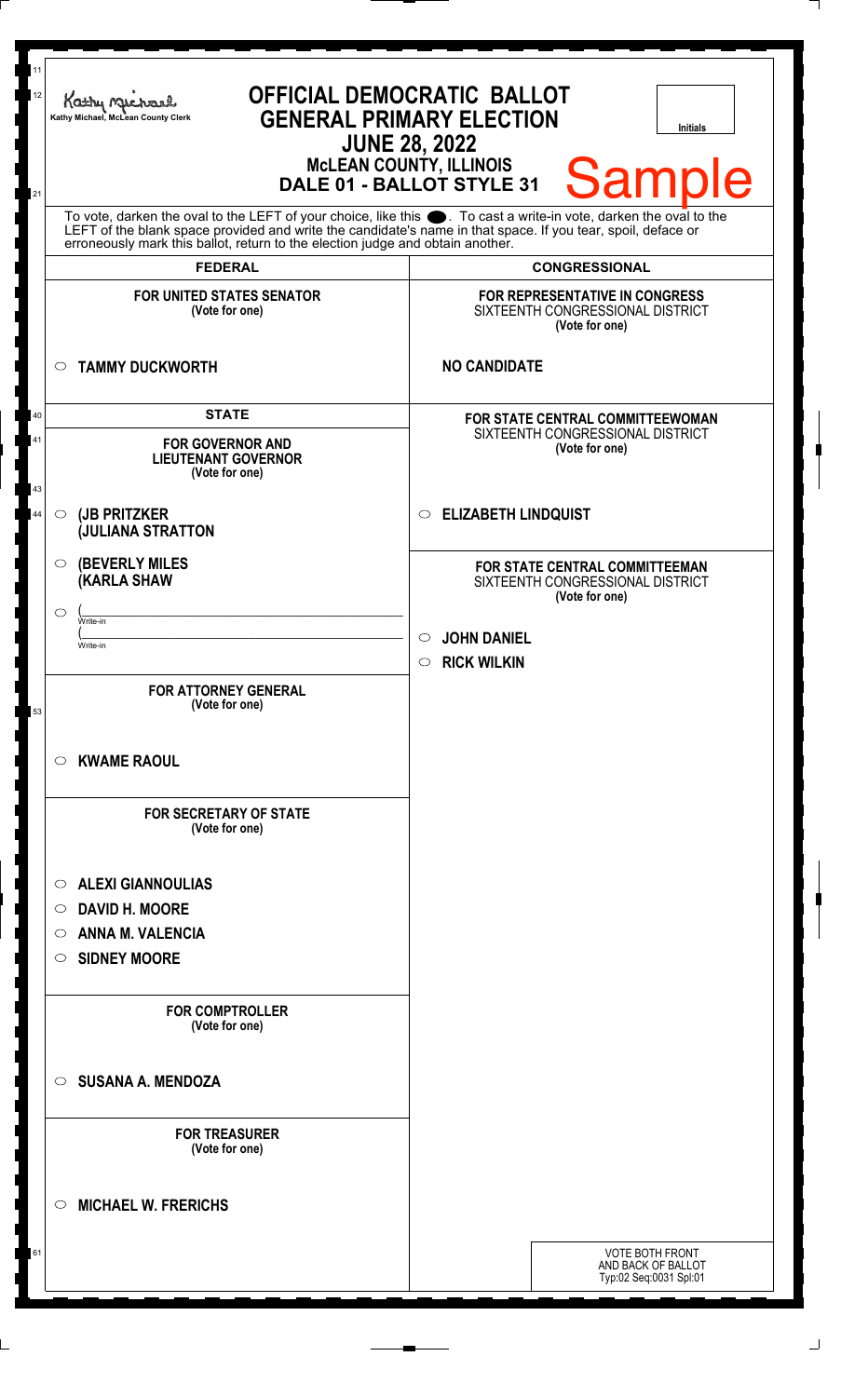| <b>OFFICIAL DEMOCRATIC BALLOT - GENERAL PRIMARY ELECTION - JUNE 28, 2022</b>                                                       |                                                                                                                                     |
|------------------------------------------------------------------------------------------------------------------------------------|-------------------------------------------------------------------------------------------------------------------------------------|
| <b>LEGISLATIVE</b>                                                                                                                 | <b>JUDICIAL</b>                                                                                                                     |
| <b>FOR STATE SENATOR</b><br>FORTY-FOURTH LEGISLATIVE DISTRICT<br>(Vote for one)                                                    | FOR JUDGE OF THE CIRCUIT COURT<br>ELEVENTH JUDICIAL CIRCUIT<br>(To fill the vacancy of the Hon. Paul G. Lawrence)<br>(Vote for one) |
| <b>NO CANDIDATE</b>                                                                                                                | <b>NO CANDIDATE</b>                                                                                                                 |
| <b>REPRESENTATIVE</b>                                                                                                              |                                                                                                                                     |
| <b>FOR REPRESENTATIVE</b><br>IN THE GENERAL ASSEMBLY<br>EIGHTY-EIGHTH REPRESENTATIVE DISTRICT<br>(Vote for one)                    | <b>PRECINCT</b><br>FOR PRECINCT COMMITTEEPERSON<br>DALE 01<br>(Vote for one)                                                        |
| <b>NO CANDIDATE</b>                                                                                                                | <b>NO CANDIDATE</b>                                                                                                                 |
| <b>COUNTY</b>                                                                                                                      |                                                                                                                                     |
| <b>FOR COUNTY CLERK</b><br>(Vote for one)                                                                                          |                                                                                                                                     |
| <b>LAURA McBURNEY</b><br>$\circ$                                                                                                   |                                                                                                                                     |
| <b>FOR COUNTY TREASURER</b><br>(Vote for one)                                                                                      |                                                                                                                                     |
| <b>NO CANDIDATE</b>                                                                                                                |                                                                                                                                     |
| <b>FOR COUNTY SHERIFF</b><br>(Vote for one)                                                                                        |                                                                                                                                     |
| <b>NO CANDIDATE</b>                                                                                                                |                                                                                                                                     |
| <b>REGIONAL OFFICE</b><br>OF EDUCATION                                                                                             |                                                                                                                                     |
| FOR REGIONAL SUPERINTENDENT OF SCHOOLS<br>(DeWITT, LIVINGSTON, LOGAN AND McLEAN COUNTIES)<br>(Vote for one)                        |                                                                                                                                     |
| <b>NO CANDIDATE</b>                                                                                                                |                                                                                                                                     |
| <b>COUNTY BOARD</b>                                                                                                                |                                                                                                                                     |
| <b>FOR COUNTY BOARD MEMBER</b><br><b>COUNTY BOARD DISTRICT 3</b><br>(Vote for not more than two)                                   |                                                                                                                                     |
| <b>FAYE FREEMAN-SMITH</b><br>$\circ$                                                                                               |                                                                                                                                     |
| <b>JUDICIAL</b>                                                                                                                    |                                                                                                                                     |
| FOR JUDGE OF THE CIRCUIT COURT<br>ELEVENTH JUDICIAL CIRCUIT<br>(To fill the vacancy of the Hon. Scott Drazewski)<br>(Vote for one) | YOU HAVE NOW<br><b>COMPLETED VOTING</b>                                                                                             |
| <b>NO CANDIDATE</b>                                                                                                                | VOTE BOTH FRONT<br>AND BACK OF BALLOT<br>Typ:02 Seq:0031 Spl:01                                                                     |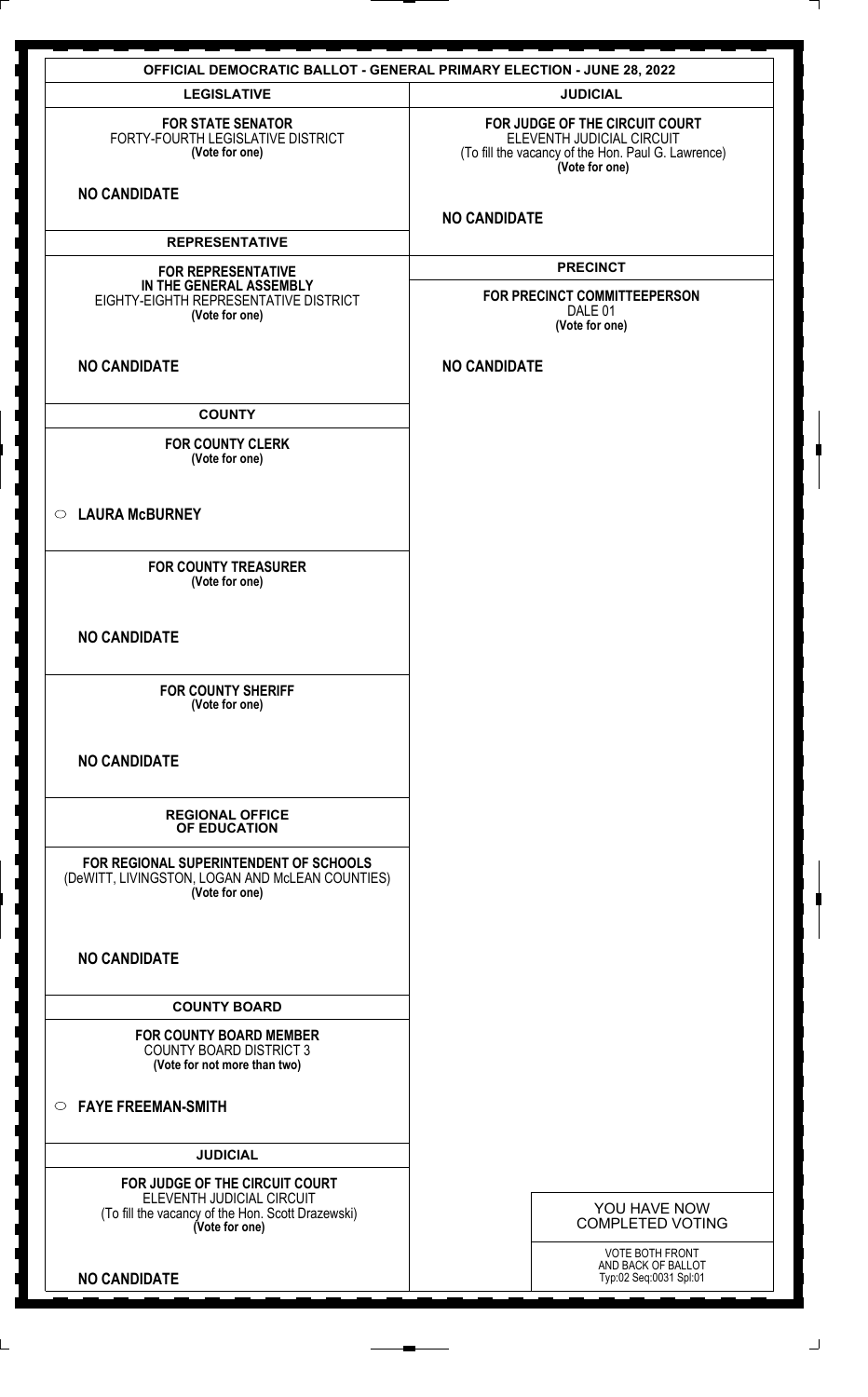11 **OFFICIAL DEMOCRATIC BALLOT** 12 **Kathy Michael, McLean County Clerk GENERAL PRIMARY ELECTION Initials JUNE 28, 2022 McLEAN COUNTY, ILLINOIS DALE 01 - BALLOT STYLE 32** 21 To vote, darken the oval to the LEFT of your choice, like this  $\bullet$ . To cast a write-in vote, darken the oval to the LEFT of the blank space provided and write the candidate's name in that space. If you tear, spoil, deface or erroneously mark this ballot, return to the election judge and obtain another. **FEDERAL CONGRESSIONAL FOR UNITED STATES SENATOR FOR REPRESENTATIVE IN CONGRESS (Vote for one)** SIXTEENTH CONGRESSIONAL DISTRICT **(Vote for one) TAMMY DUCKWORTH NO CANDIDATE STATE FOR STATE CENTRAL COMMITTEEWOMAN** 40 SIXTEENTH CONGRESSIONAL DISTRICT **FOR GOVERNOR AND** 41 **(Vote for one) LIEUTENANT GOVERNOR (Vote for one)** 43 **ELIZABETH LINDQUIST (JB PRITZKER** 44 **(JULIANA STRATTON**  $\circ$ **(BEVERLY MILES FOR STATE CENTRAL COMMITTEEMAN (KARLA SHAW** SIXTEENTH CONGRESSIONAL DISTRICT **(Vote for one)**  $\overline{\mathcal{L}}$  , and the contract of the contract of the contract of the contract of the contract of the contract of the contract of the contract of the contract of the contract of the contract of the contract of the contrac  $\circ$ Write-in  $(\_\_\_\_\_\_$ **JOHN DANIEL** Write-in **RICK WILKIN FOR ATTORNEY GENERAL (Vote for one)** 54**KWAME RAOUL FOR SECRETARY OF STATE (Vote for one) ALEXI GIANNOULIAS DAVID H. MOORE ANNA M. VALENCIA SIDNEY MOORE FOR COMPTROLLER (Vote for one) SUSANA A. MENDOZA FOR TREASURER (Vote for one) MICHAEL W. FRERICHS** VOTE BOTH FRONT 61 AND BACK OF BALLOT Typ:02 Seq:0032 Spl:01

丄